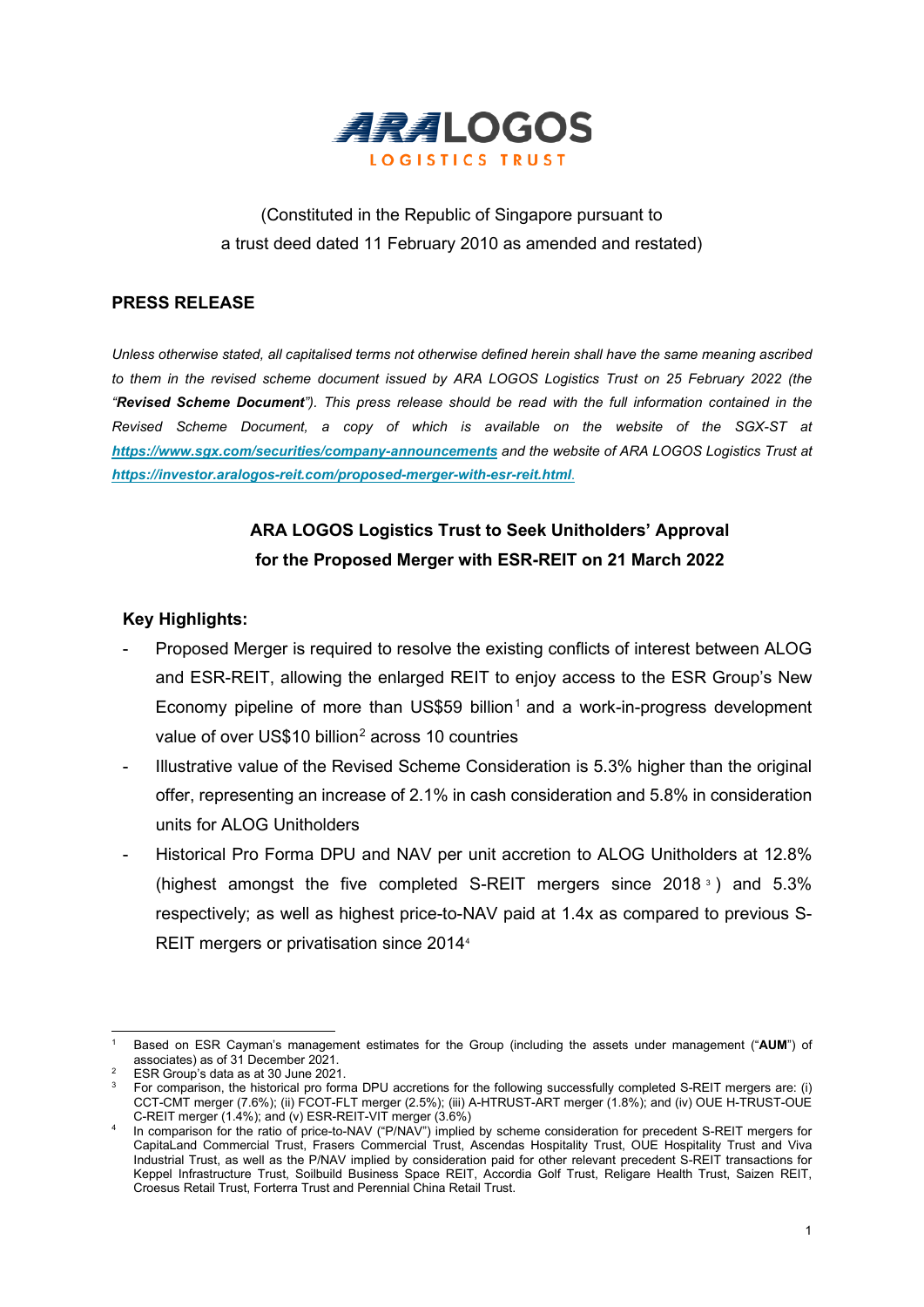- Having carefully considered the terms of the Scheme, the advice from the IFA in the ALOG IFA Letter and the various factors set out in the ALOG IFA Letter, ALOG Independent Directors recommend that ALOG Unitholders VOTE IN FAVOUR of the ALOG Trust Deed Amendments Resolution and the Scheme Resolution
- The EGM and Scheme Meeting are to be held by electronic means on 21 March 2022 at 3.00pm and 3.30pm respectively

*SINGAPORE, 25 February 2022* – The Manager (the "**ALOG Manager**") of ARA LOGOS Logistics Trust ("**ALOG**") issued notices on the unitholders' meetings and the Revised Scheme Document in relation to the proposed merger with ESR-REIT (the "**Merger**") today. ALOG will convene its Extraordinary General Meeting ("**EGM**") and Scheme Meeting by electronic means on 21 March 2022 at 3.00pm and 3.30pm respectively.

The Merger will be effected through the acquisition by RBC Investor Services Trust Singapore Limited (in its capacity as trustee of ESR-REIT) of all the units of ALOG held by the unitholders of ALOG ("**ALOG Unitholders**"), in exchange for a combination of cash and units in ESR-REIT (the "**ESR-REIT Units**"), by way of a trust scheme of arrangement (the "**Scheme**").

As set out in the revised joint announcement dated 22 January 2022, the revised scheme consideration for holder of each ALOG unit comprises i) S\$0.097 in cash and ii) 1.7729 new ESR-REIT Units [5](#page-1-0) (the "**Revised Scheme Consideration**"). This Revised Scheme Consideration represents an increase of 2.1% in cash consideration and 5.8% in consideration units for ALOG Unitholders. Based on ESR-REIT's 1-month volume weighted average price ("**VWAP**"), the illustrative value of the Revised Scheme Consideration is S\$0.933, which represents an increase of 5.3% when compared to the original Scheme Consideration on a like-for-like basis. This also represents a 37.6% premium over ALOG's net asset value ("**NAV**") which is the highest premium paid for all precedent S-REIT merger or privatisations since 2014<sup>[6](#page-1-1)</sup>, and reflects the high quality of ALOG's logistics assets.

**Ms. Karen Lee, Chief Executive Officer of the ALOG Manager, said**: "ALOG has performed well since the introduction of LOGOS as its new developer sponsor, with unit price increasing by over 79% since April 2020. With the completion of the acquisition of ARA, including our

<span id="page-1-1"></span><span id="page-1-0"></span><sup>5</sup> Based on an issue price of S\$0.4924 per ESR-REIT unit.

In comparison for the ratio of price-to-NAV ("P/NAV") implied by scheme consideration for precedent S-REIT mergers for CapitaLand Commercial Trust, Frasers Commercial Trust, Ascendas Hospitality Trust, OUE Hospitality Trust and Viva Industrial Trust, as well as the P/NAV implied by consideration paid for other precedent relevant S-REIT transactions for Keppel Infrastructure Trust, Soilbuild Business Space REIT, Accordia Golf Trust, Religare Health Trust, Saizen REIT, Croesus Retail Trust, Forterra Trust and Perennial China Retail Trust.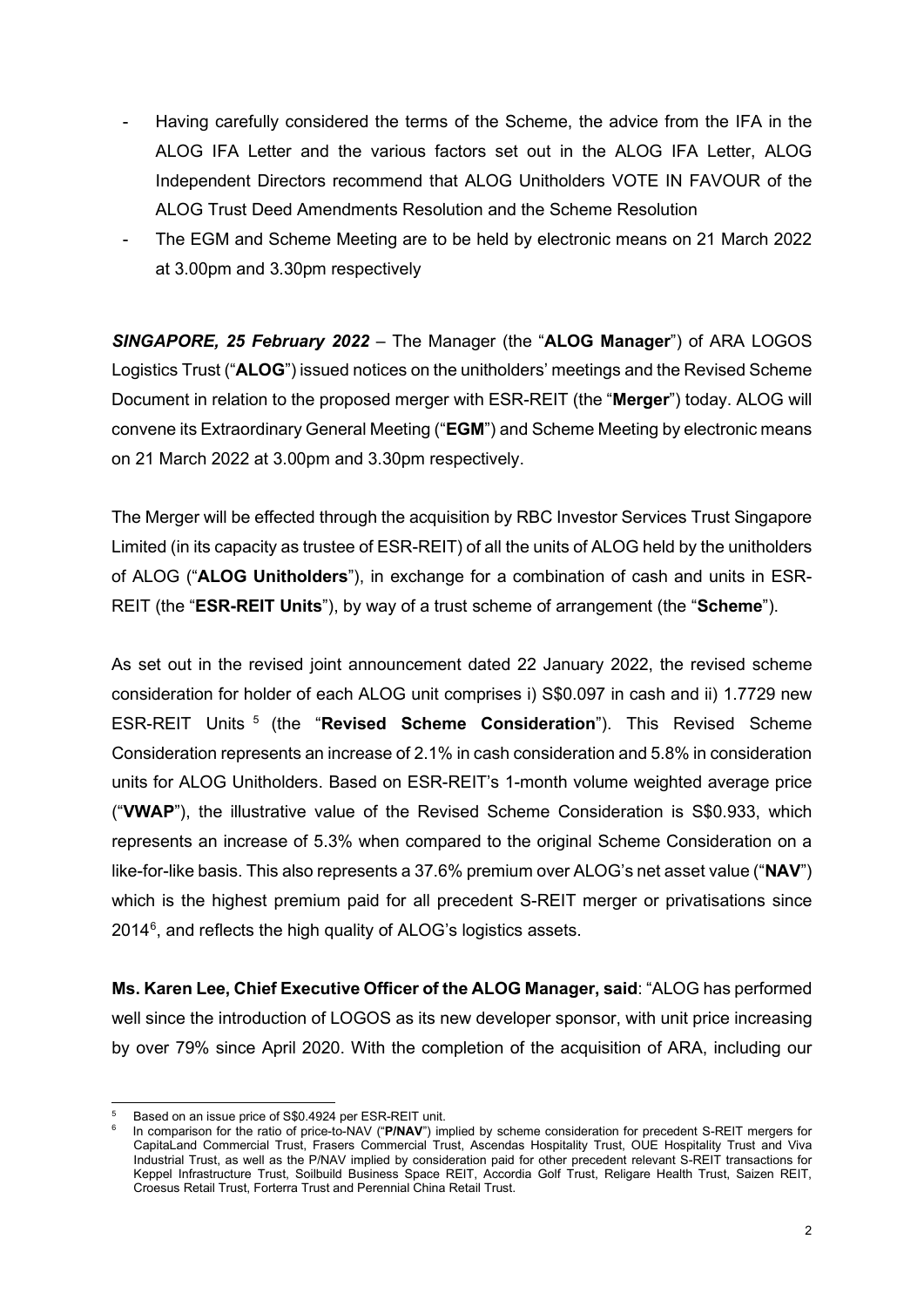current sponsor LOGOS Group, by ESR Cayman Limited (the "**Sponsor**" and the Sponsor and its subsidiaries, the "**ESR Group**"), the overlapping mandates and conflicts of interest between ESR-REIT and ALOG will need to be looked at seriously. At status quo, both ESR-REIT and ALOG will have to compete for the common pipeline of new assets as well as operational and financial resource from the ESR Group and will also be competing against each other for new assets and tenants from third parties.

This proposed transaction is intended as a strategic merger and not a complete sell-out of ALOG and/or its underlying assets, as we believe the proposed Merger will allow our unitholders to enjoy multiple benefits, which one cannot enjoy in a direct sell-out. ALOG Unitholders will be able to crystalise part of their investment returns in cash, and still continue to benefit from the enhanced growth trajectory of the enlarged REIT with the strong support of the Sponsor, that is the largest Asia Pacific ("**APAC**") real estate fund manager with the largest asset under management ("**AUM**") in APAC of more than US\$140 billion, including allowing the enlarged REIT to enjoy access to the Sponsor's New Economy pipeline of more than US\$59 billion<sup>[7](#page-2-0)</sup> and a work-in-progress development value of over US\$10 billion<sup>[8](#page-2-1)</sup> across 10 countries.

We believe the merits of the proposed Merger are compelling for our unitholders. As part of the enlarged REIT, ALOG will be able to leverage on the Sponsor's fully integrated platform and global tenant network. The enlarged REIT will become one of the top 10 S-REITs by free float market capitalisation, allowing better access to competitive sources of capital and greater funding flexibility. With an enlarged portfolio, the enlarged REIT also enjoys an increased capacity to undertake larger transactions, asset enhancement initiatives and development projects.

We wish to highlight that the proposed Merger remains the only offer to date and we are of the view that remaining as a stand-alone REIT is not an optimal option. As such, we believe that the proposed Merger with its Revised Scheme Consideration is the best path forward as it provides historical pro forma value accretion to ALOG Unitholders, resolves existing conflicts with ESR-REIT and provides long term benefits. We hope our unitholders can consider the merits of the proposed Merger holistically and join us on this exciting growth journey."

<span id="page-2-0"></span>Based on ESR Cayman's management estimates for the Group (including the assets under management ("AUM") of associates) as of 31 December 2021.

<span id="page-2-1"></span>ESR Group's data as at 30 June 2021.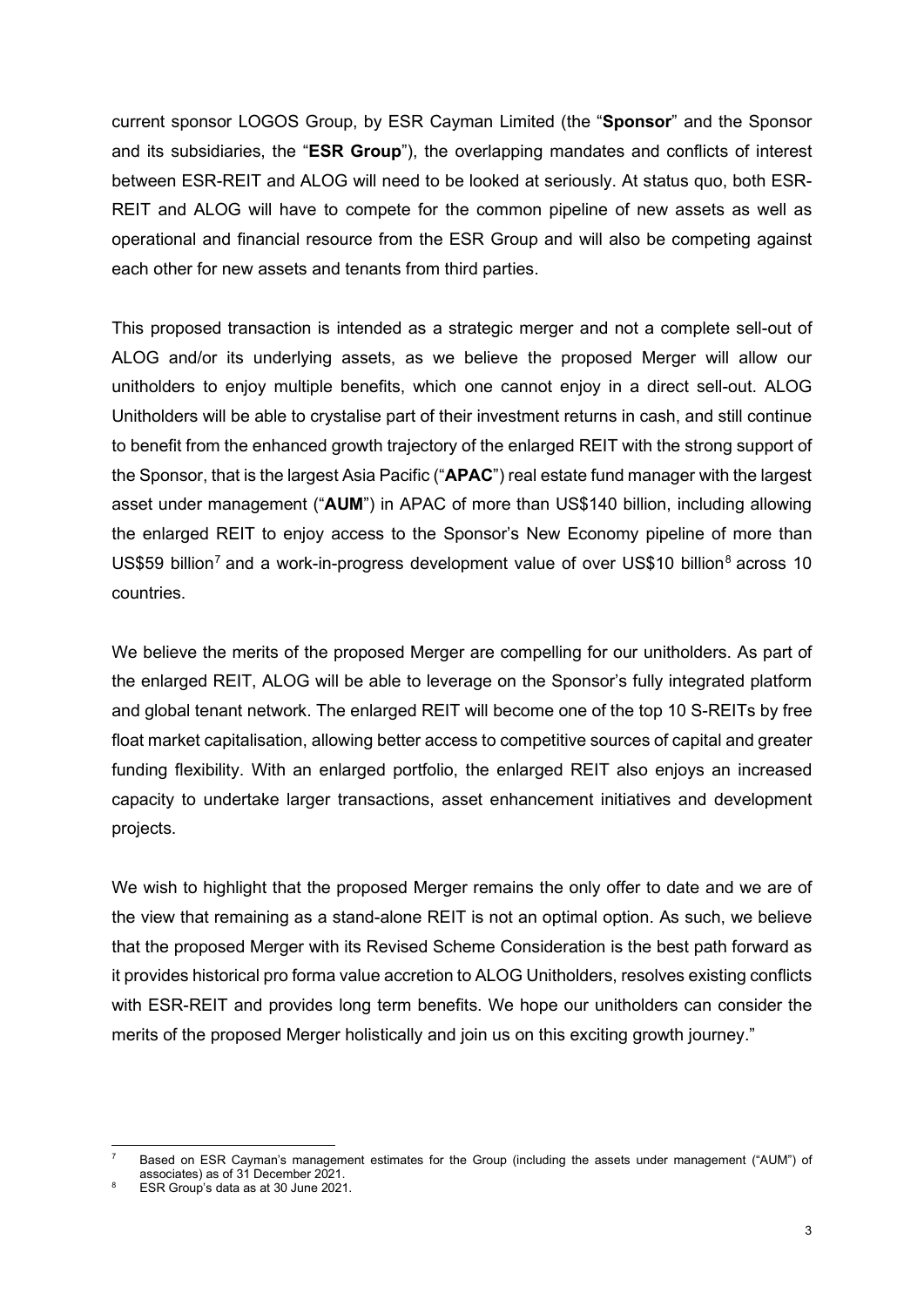## **ALOG Independent Directors' Recommendations**

In a letter dated 25 February 2022 (the "**ALOG IFA Letter**") from ALOG's independent financial adviser (the "**IFA**"), ING Bank N.V., Singapore Branch, to the ALOG Independent Directors, the IFA is "of the opinion that on balance, the revised terms of the Scheme are fair and reasonable from the financial point of view".

Having carefully considered the terms of the Scheme and the advice from the IFA in the ALOG IFA Letter and having considered the various factors set out in the ALOG IFA Letter, the ALOG Independent Directors recommend that ALOG Unitholders **VOTE IN FAVOUR** of the proposed Merger.

The full ALOG IFA Letter and recommendation of the ALOG Independent Directors are found in Appendix B of, and paragraph 13 of the Letter to ALOG Unitholders in, the Revised Scheme Document. It is important that ALOG Unitholders read the ALOG IFA Letter and the recommendation of the ALOG Independent Directors in full.

### **ALOG Manager's Rationale and Benefits of Proposed Merger to ALOG Unitholders**

## **1. The Proposed Merger is required to resolve the existing conflicts of interest between ESR-REIT and ALOG**

Following the completion of the acquisition of ARA (which includes ALOG's current sponsor, LOGOS Group) by the ESR Group on 20 January 2022, both ESR-REIT and ALOG now share a common sponsor, and have overlapping mandates. Both ESR-REIT and ALOG will have to compete for the common pipeline of new assets, operational and financial resources from the ESR Group, as well as new assets and tenants from third parties. The ESR Group would also have to split its resources to support two REITs with overlapping investment mandates, and over time, both ESR-REIT and ALOG may not be able to fully leverage the ESR Group's resources for sustainable growth.

The Merger will address the issue of overlapping mandates in relation to asset pipeline, tenant and operational network, and financial resources and safeguard the interests of both ESR-REIT Unitholders and ALOG Unitholders. The enlarged ESR-REIT, to be renamed **ESR-LOGOS REIT**, will enjoy access to the ESR Group's New Economy pipeline of more than US\$59 billion and a work-in-progress development value of over US\$10 billion across 10 countries, in addition to the committed financial and operational support from the Sponsor.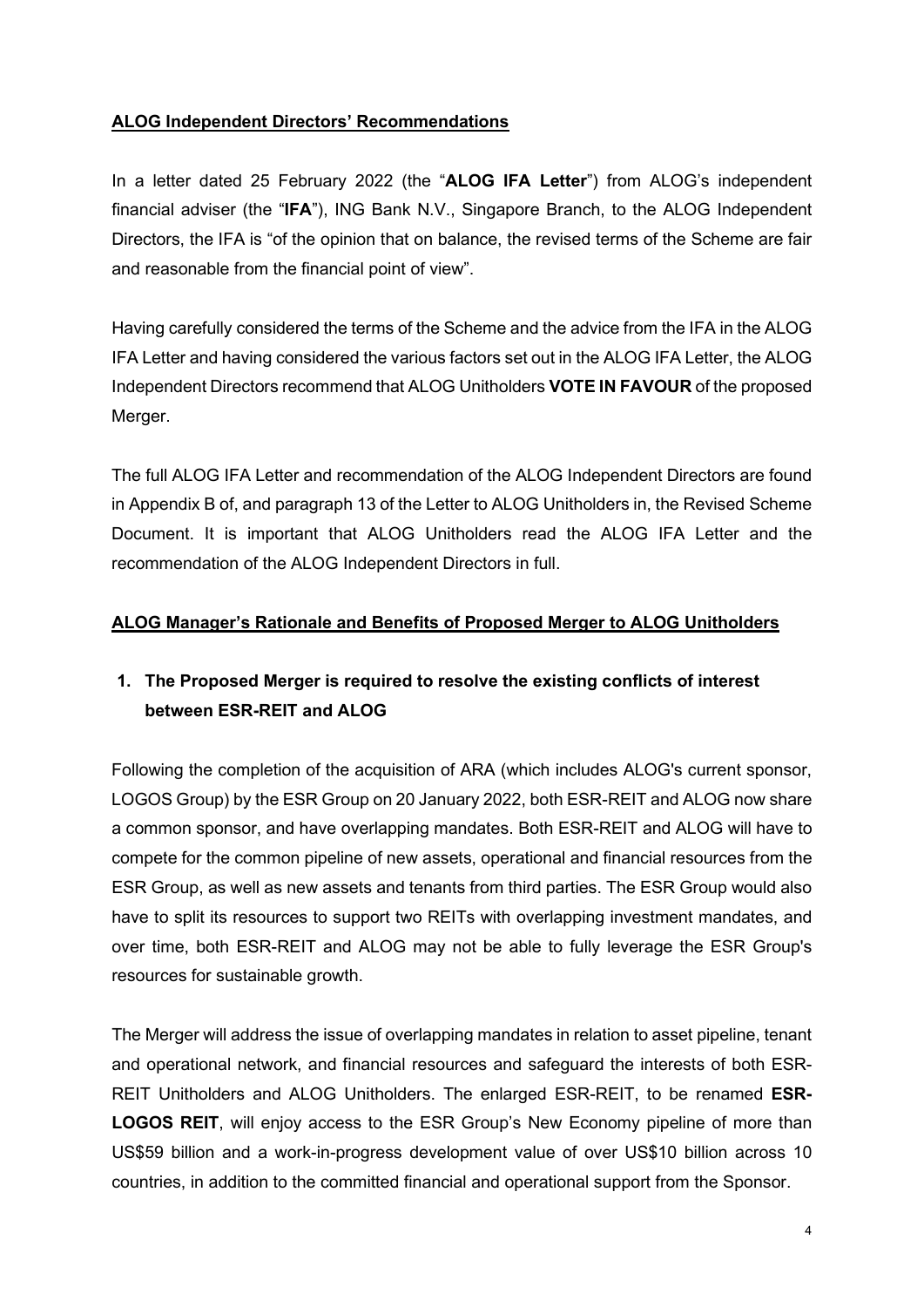Beyond the proposed Merger, the ALOG Manager have also considered other alternative options to resolve the issue of potential conflicts of interest but were deemed as sub-optimal to the proposed Merger for the following reasons:

- **(i) Selling the manager of ALOG**. In the instance of a sale of the ALOG Manager, the manager and by reference the REIT that is sold will not be able to leverage on the ESR Group's asset pipeline, tenant and operational network and financial resources, hence, it may result in ALOG potentially losing its premium effect of being associated with the Sponsor.
- **(ii) Divestment of ALOG's underlying asset portfolio and return of capital to the unitholders might not maximise unitholders' value given the following considerations:** 
	- a. ALOG is currently trading at a premium to its NAV and subsequent asset divestments may not achieve such premium
	- b. Associated costs and financing constraints may limit the purchase consideration offered by potential acquirers
	- c. Limited buyer pool given the highly regulated nature of the Singapore industrial market

## **2. Value Accretion to ALOG Unitholders**

On a pro forma basis, the proposed Merger will be distribution per unit ("**DPU**") accretive and NAV accretive to ALOG Unitholders. For illustrative purposes only and based on the bases and assumptions stated in Appendix D1 of the Revised Scheme Document, the pro forma FY2020 DPU for the last 12 months ended 31 December 2020 would have increased 12.8% from 5.094 cents to 5.748 cents, while the pro forma FY2020 NAV per unit would have increased 5.3% from S\$0.6[9](#page-4-0)2 to S\$0.729 $^{\rm 9}$ .

In addition, the implied ratio of price-to-NAV based on the illustrative value of the Revised Scheme Consideration at S\$0.933 at 1.4x, which is the highest premium to NAV as compared

<span id="page-4-0"></span>Purely for illustrative purposes only, if a Foreign Resident Individual has an interest of 10.0% or more in ESR-LOGOS REIT upon completion of the proposed Merger and as a result, ALOG Australia does not qualify for the MIT Tax Treatment, the pro forma effects of the proposed Merger on DPU to ALOG Unitholders would decrease from 12.8% accretion to 7.8% accretion, and the pro forma effects of the proposed Merger on NAV per unit to ALOG Unitholders would decrease from 5.3% accretion to 2.4% accretion. Please refer to Paragraph 2.6 of the Revised Scheme Document for further details.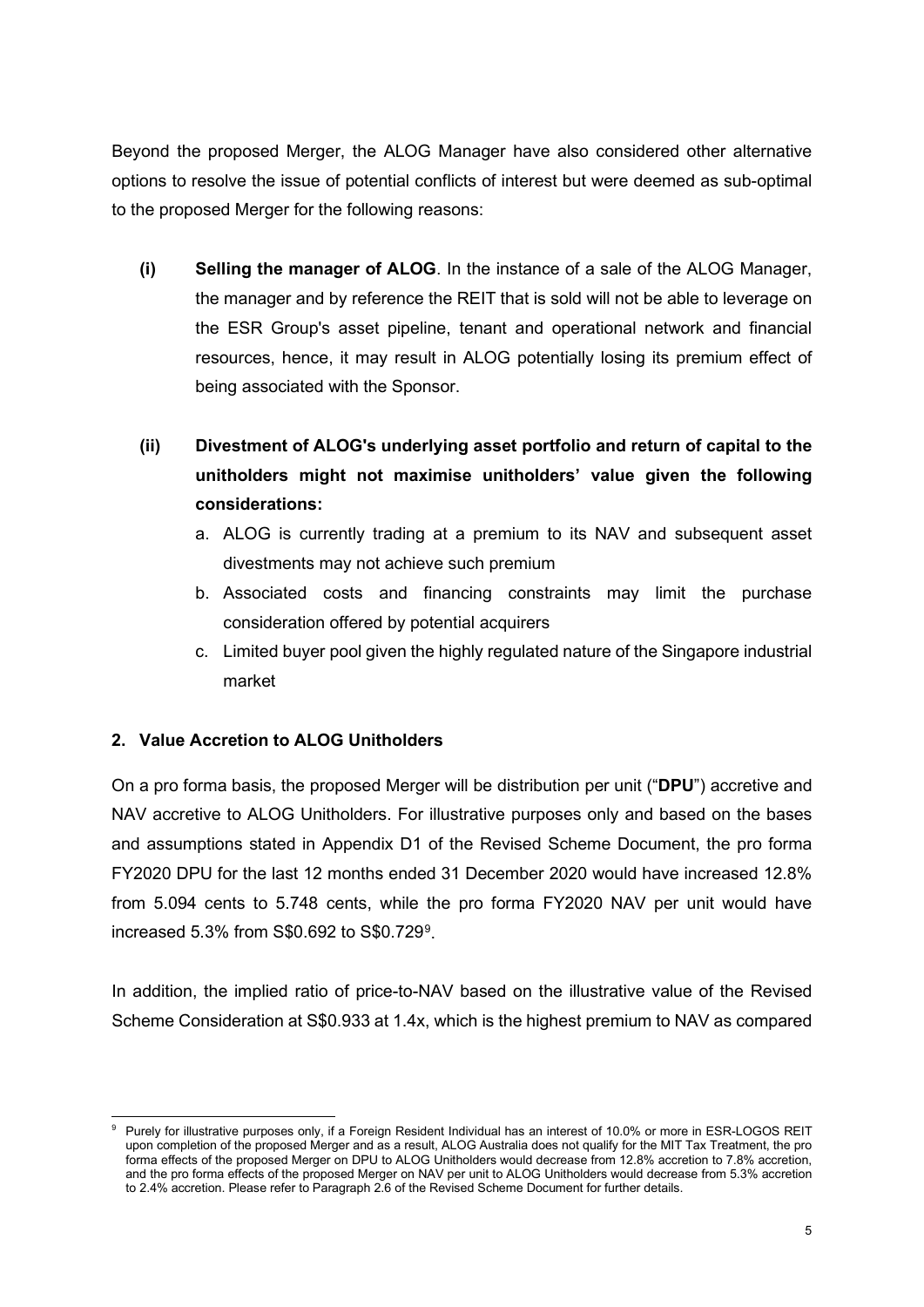to all precedent S-REIT mergers and privatisations since 2014 and also reflects the public market premium attributable to logistics assets.

# **3. Larger size leads to competitive costs of capital, increases flexibility and ability to grow and enhances tenant quality**

ESR-LOGOS REIT will have the capability to enjoy greater access to diversified capital sources, benefit from more competitive costs of capital and enhance its capital structure. It will also be in a stronger position to obtain good investment grade ratings, compared to the current size of ESR-REIT and ALOG as respective standalone REITs.

The enlarged REIT's larger portfolio provides an increased capacity to undertake larger transactions, asset enhancement initiatives and development projects. The enlarged scale also provides ESR-LOGOS REIT greater flexibility when conducting portfolio re-balancing as it further increases its exposure to New Economy properties. It will also possess a significantly higher debt headroom to supercharge its next phase of growth.

As set out in the Letter to ALOG Unitholders in the Revised Scheme Document, ESR-LOGOS REIT will have an enlarged tenant base of 437 tenants across a wide range of industries, including attractive trade sectors such as logistics and warehousing, information communication and technology, manufacturing, and electronics. No single tenant will account for more than 4.6%<sup>10</sup> of ESR-LOGOS REIT's gross rental income, thereby reducing tenant concentration risks.

# **4. Benefit of leveraging on Sponsor's fully integrated platform and global tenant network and enjoying enhanced growth trajectory**

The enlarged REIT will be able to leverage on ESR-Group's fully integrated platform and global tenant network, forming a benchmark New Economy REIT that will become one of the top 10 S-REITs by free float, with an enlarged portfolio and flexibility to drive growth and ESG offerings.

<span id="page-5-0"></span><sup>&</sup>lt;sup>10</sup> Based on Gross rental income for the month of June 2021; excludes contributions from Fund Properties.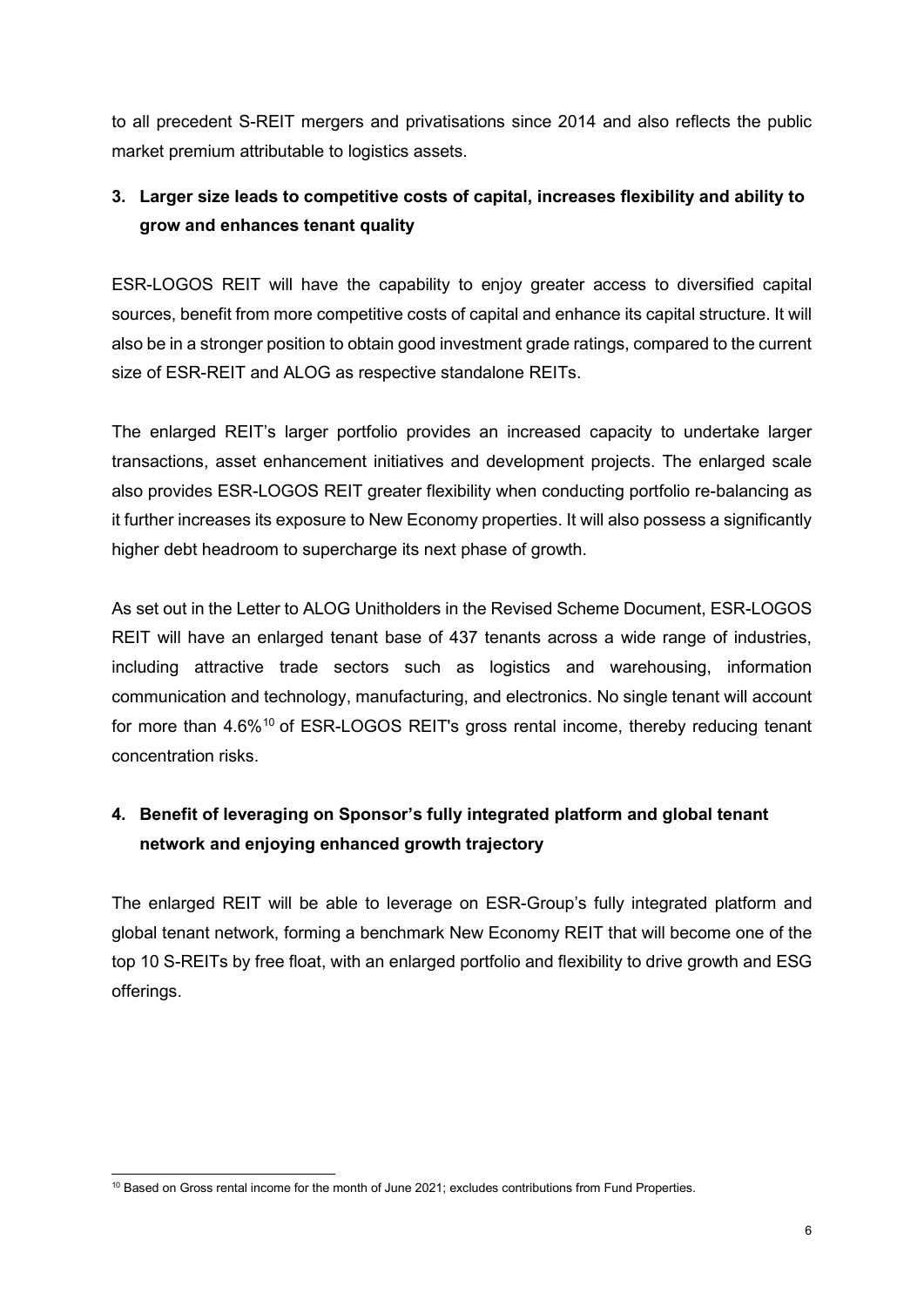#### **Negotiation Process Relating to the Merger**

Commercial discussions between the ESR-REIT Manager and the ALOG Manager on the feasibility of the Merger only commenced after the announcement by the ESR Group on 4 August 2021 in relation to the Proposed ARA Acquisition.

The negotiation of the terms of the Merger were overseen by directors who were independent for the purposes of the Scheme, together with the assistance of the management team and financial advisers to the ALOG Manager who were brought on board to evaluate the strategic and financial merits of the Merger. In this regard, representatives from ESR Cayman Limited and its concert parties (including ARA Asset Management Limited ("**ARA**")) on the board of the ALOG Manager did not play an active role in the negotiation process of the proposed Merger.

#### **No Alternative Offers**

While the ALOG Manager is subject to customary non-solicit obligations with ESR-REIT, such obligations do not prohibit or restrict the ALOG Manager from receiving any unsolicited approach, expression of interest, offer or proposal. The ALOG Independent Directors remain open to evaluate any other *bona fide* offers and will be obligated to do so under the Singapore Takeover Code.

However, the ALOG Manager has not received any other offers for ALOG or any indications of interest to make an offer for ALOG since the Merger was announced on 15 October 2021.

#### **Virtual Unitholders Meetings and SIAS Virtual Information Session**

Pursuant to the COVID-19 measures, the ALOG EGM and Scheme Meeting will be convened and held by electronic means. ALOG Unitholders will not be able to attend the meeting physically in person. ALOG Unitholders may participate in the ALOG EGM and Scheme Meeting, by observing and/or listening to the proceedings via live audio-visual webcast or live audio-only stream.

ALOG Unitholders who wish to register for the ALOG EGM and/or the Scheme Meeting must do so by 3.30pm on 19 March 2022. ALOG Unitholders may also submit their questions in advance by 3.30pm on 13 March 2022.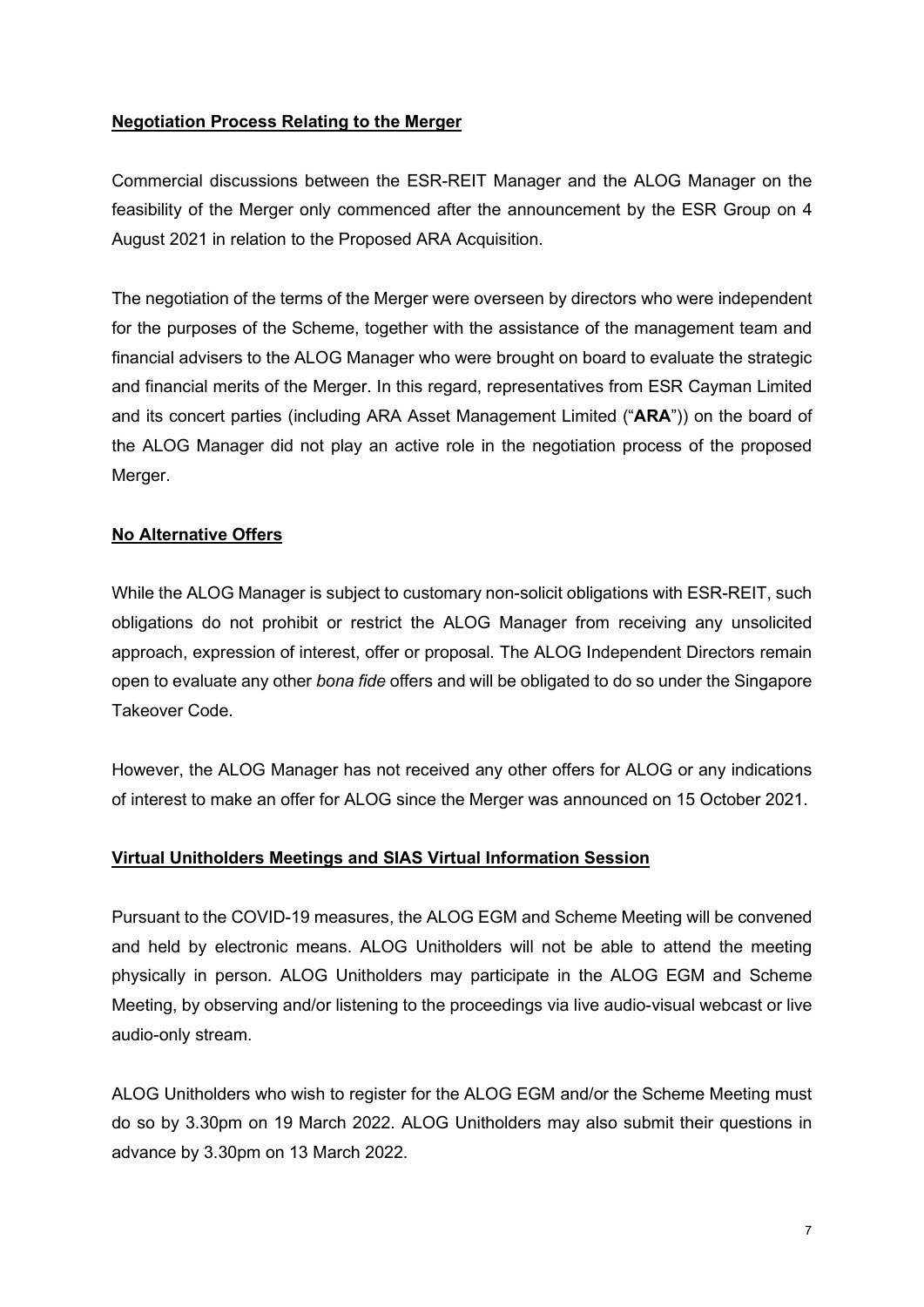ALOG Unitholders who wish to vote must complete and sign the proxy forms for the respective meetings and submit them to ALOG unit registrars (as the case may be) via email or by post by 3.00pm and 3.30pm respectively on 19 March 2022, being 48 hours before the respective times of the meetings on 21 March 2022.

Prior to the EGM and the Scheme Meeting, a SIAS Virtual Information Session will also be held for ALOG Unitholders and persons (including CPFIS Investors and SRS Investors) who hold ALOG Units through Relevant Intermediaries at 7.00pm on 9 March 2022. The ALOG Manager will endeavour to address all substantial and relevant questions received by 12.00pm on 5 March 2022 in relation to the resolutions to be tabled at the EGM and/or the Scheme Meeting during the SIAS Virtual Information Session and/or shortly thereafter via an announcement on the websites of the SGX-ST and ALOG.

### **Transaction Timeline**

After obtaining the approvals from the respective unitholders as well as regulatory and other third party approvals, the Scheme is expected to become effective by end of April<sup>[11](#page-7-0)</sup>, and ALOG will be delisted and removed from the Official List of the SGX-ST after the settlement of the Scheme Consideration.

**- END -**

#### **For enquiries, please contact:**

| <b>Investor Contacts</b>  |                           |
|---------------------------|---------------------------|
| <b>BofA Securities</b>    | DBS Bank Ltd              |
| <b>Investment Banking</b> | <b>Strategic Advisory</b> |
| +65 6678 0066             | +65 6878 4155             |

#### **Media Contacts**

Citigate Dewe Rogerson Singapore Chia Hui Kheng / Justin Teh / Samantha Lee Email: [huikheng.chia@citigatedewerogerson.com](mailto:huikheng.chia@citigatedewerogerson.com) [/justin.teh@citigatedewerogerson.com](mailto:justin.teh@citigatedewerogerson.com) / [samantha.lee@citigatedewerogerson.com](mailto:samantha.lee@citigatedewerogerson.com)

<span id="page-7-0"></span><sup>11</sup> The ESR-REIT Manager has submitted an application to the SIC to extend the Long-Stop Date. ALOG Unitholders should refer to future SGXNET announcements for updates.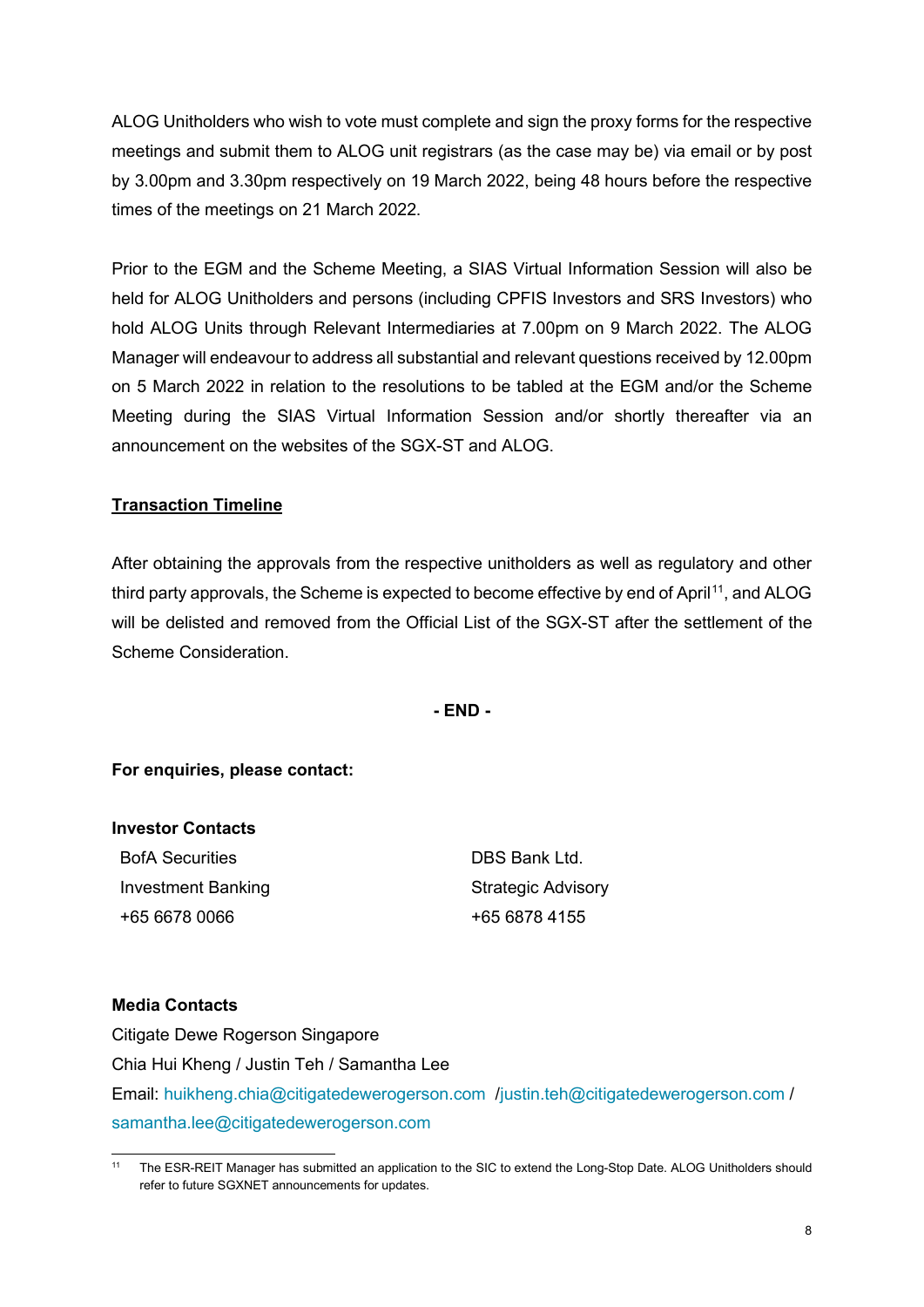#### **RESPONSIBILITY STATEMENT**

**ALOG Manager**. The directors of the ALOG Manager (including those who may have delegated detailed supervision of this press release) have taken all reasonable care to ensure that the facts stated and opinions expressed in this press release (other than the information relating to or opinions expressed by ESR-REIT, the manager of ESR-REIT (the "**ESR-REIT Manager**") and/or the IFA) are fair and accurate and that there are no other material facts not contained in this press release, the omission of which would make any statement in this press release misleading. The directors of the ALOG Manager jointly and severally accept responsibility accordingly.

Where any information has been extracted or reproduced from published or otherwise publicly available sources or obtained from a named source (including ESR-REIT, the ESR-REIT Manager, the IFA, the respective independent valuers engaged by the ALOG Manager and/or the ESR-REIT Manager), the sole responsibility of the directors of the ALOG Manager has been to ensure through reasonable enquiries that such information is accurately extracted from such sources or, as the case may be, reflected or reproduced in this press release. The directors of the ALOG Manager do not accept any responsibility for any information relating to ESR-REIT and/or the ESR-REIT Manager or any opinion expressed by ESR-REIT, the ESR-REIT Manager and/or the abovementioned IFA and independent valuers.

## **ABOUT ARA LOGOS LOGISTICS TRUST ("ALOG")**

Listed on the Singapore Exchange on 12 April 2010, ARA LOGOS Logistics Trust ("**ALOG**") is a real estate investment trust ("**REIT**") that invests in quality income-producing industrial real estate used for logistics purposes, as well as real estate-related assets in the Asia Pacific. ALOG is managed by ARA LOGOS Logistics Trust Management Limited.

As at 31 December 2021, ALOG's portfolio comprises 30 high quality logistics warehouse properties strategically located in established logistics clusters in Singapore and Australia as well as 49.5% and 40.0% stakes in the New LAIVS Trust and Oxford Property Fund respectively. The portfolio has a total gross floor area of approximately 1.0 million square metres and is valued at approximately  $\textsf{S$1.8}$  billion  $^{(12)}$  $^{(12)}$  $^{(12)}$ .

For more information, please visit https://www.aralogos-reit.com.

<span id="page-8-0"></span><sup>&</sup>lt;sup>12</sup> Portfolio value includes ALOG's 49.5% and 40.0% stakes in the New LAIVS Trust and Oxford Property Fund respectively. Excludes the Heron Property as the acquisition of the Heron Property was only completed on 11 January 2022.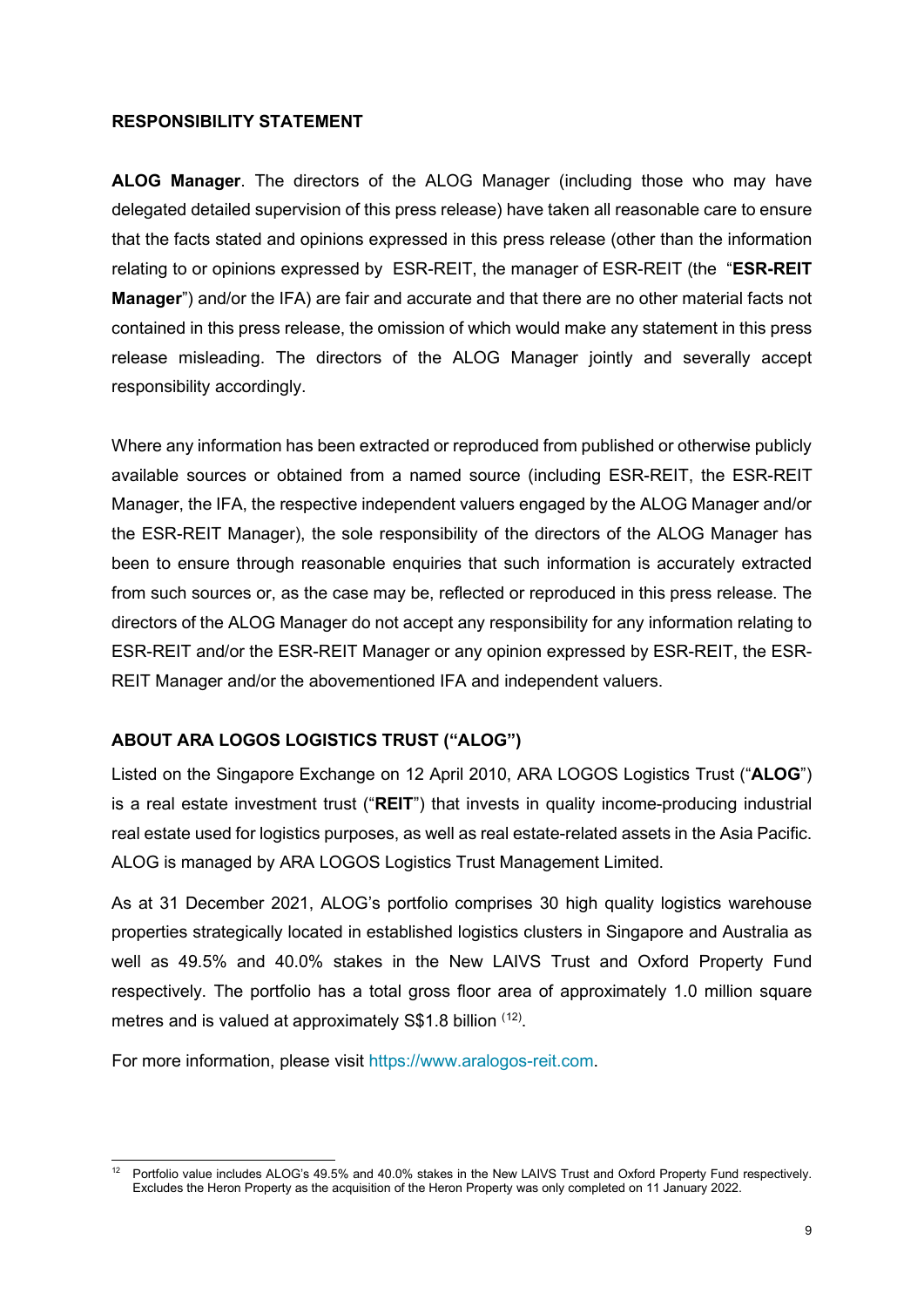#### **ABOUT ARA LOGOS LOGISTICS TRUST MANAGEMENT LIMITED**

ALOG is managed by ARA LOGOS Logistics Trust Management Limited (the "**Manager**"), a wholly-owned subsidiary of LOGOS and ARA Asset Management Limited ("**ARA**").

LOGOS is a dynamic and growing logistics specialist with operations across 10 countries in Asia Pacific. LOGOS' shareholders comprise ESR Group and its Founders, John Marsh and Trent Iliffe. LOGOS has circa 9 million sqm of property owned and under development, with a total completed value of over US\$18 billion, across 29 ventures, including ALOG. As a vertically integrated business, LOGOS manages every aspect of logistics real estate, from sourcing land or facilities, to undertaking development and asset management, on behalf of some of the world's leading global real estate investors.

ARA is part of the ESR Group (the "**Group**"), APAC's largest real asset manager powered by the New Economy and the third largest listed real estate investment manager globally. With US\$140 billion in gross AUM, our fully integrated development and investment management platform extends across key APAC markets, including China, Japan, South Korea, Australia, Singapore, India, New Zealand and Southeast Asia, representing over 95% of GDP in APAC, and also includes an expanding presence in Europe and the U.S. We provide a diverse range of real asset investment solutions and New Economy real estate development opportunities across our private funds business, which allow capital partners and customers to capitalise on the most significant secular trends in APAC. With 14 listed REITs managed by the Group and its associates, ESR is the largest sponsor and manager of REITs in APAC with a total AUM of US\$45 billion. Our purpose – *Space and Investment Solutions for a Sustainable Future* – drives us to manage sustainably and impactfully and we consider the environment and the communities in which we operate as key stakeholders of our business. Listed on the Main Board of The Stock Exchange of Hong Kong, ESR is a constituent of the FTSE Global Equity Index Series (Large Cap), Hang Seng Composite Index and MSCI Hong Kong Index.

For more information, please visit [https://www.esr.com,](https://www.esr.com/) [https://www.ara-group.com](https://www.ara-group.com/) and [https://www.logosproperty.com.](https://www.logosproperty.com/)

#### **IMPORTANT NOTICE**

The value of units in ALOG ("**Units**") and the income derived from them, if any, may fall or rise. Units are not obligations of, deposits in, or guaranteed by, ARA LOGOS Logistics Trust Management Limited (as the manager of ALOG) or any of its affiliates. An investment in Units is subject to investment risks, including the possible loss of the principal amount invested.